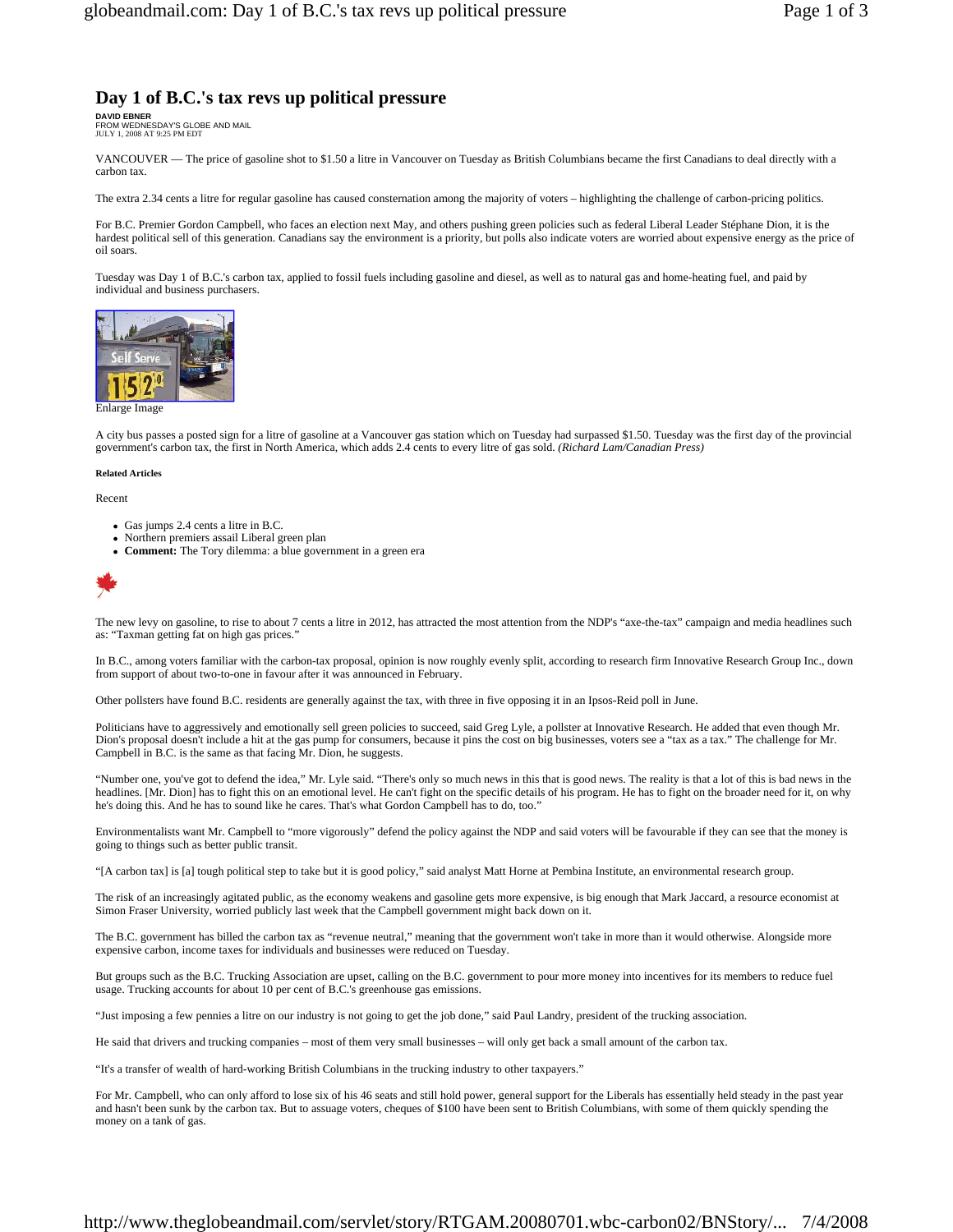On Gabriola Island, though, between Vancouver and Vancouver Island, some residents are banding together to make a long-time idea for a public-transit bus a reality. They're hoping to get 20 per cent of the island's 4,500 residents to hand over \$100, raising about \$100,000.

"It's tempting to just spend \$100 on something like gas for a road trip, but it's a pretty green island," said organizer Judith Roux of her fellow Gabriola residents. "It just seems like the right time."

Recommend this article? 47 votes

View the most recommended

#### **Real Estate**



**"Staycation": The backyard as holiday getaway** 

### **Business Incubator**



**Interview with a leader: Victoria Sopik** 

#### **Autos**



**Driven one lately? No? Ford reinvents itself** 

## **Travel**



**Celebrating 400 on the ninth hole** 

### **Technology**